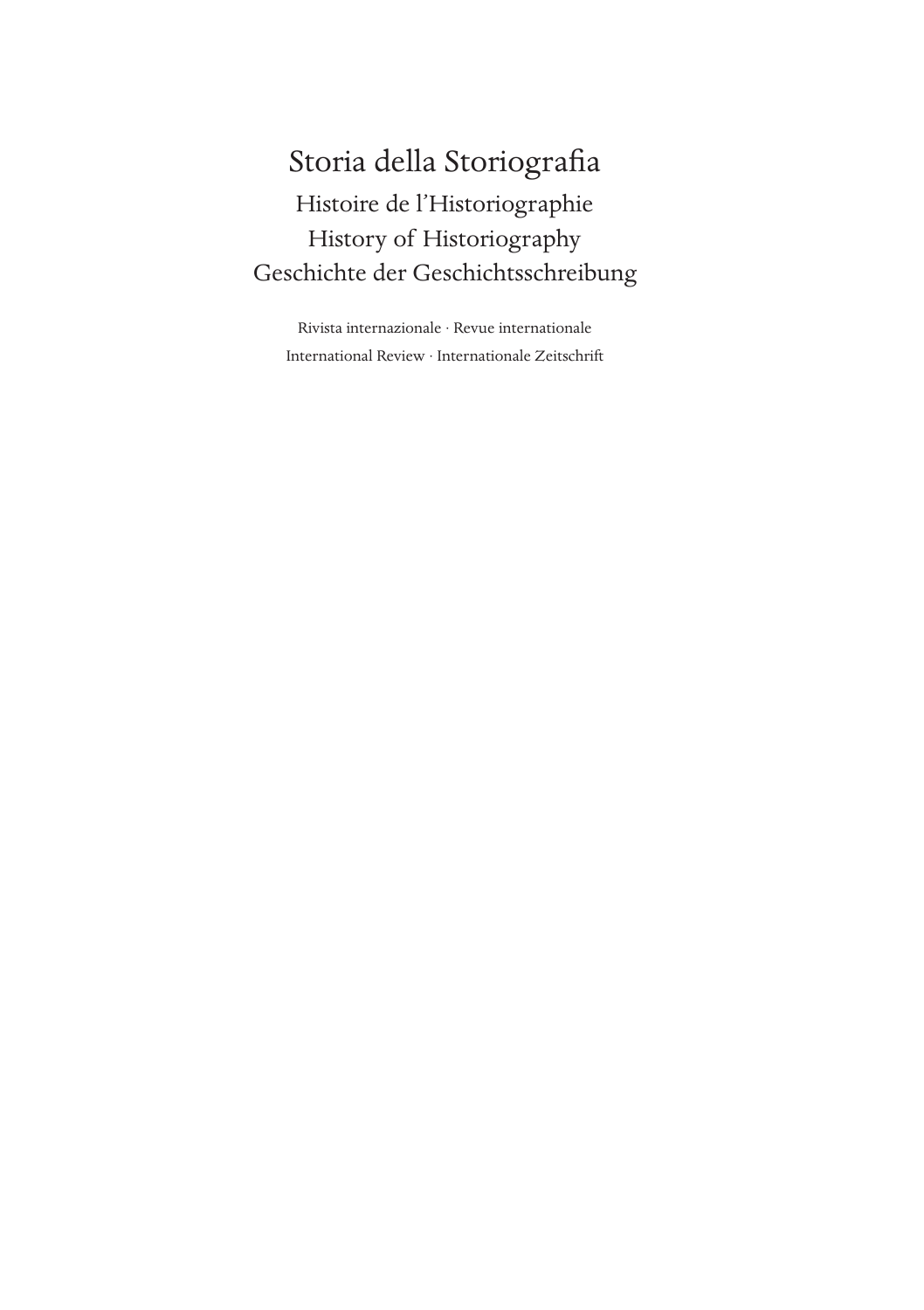Rivista semestrale / A Semiannual Journal

*Editorial Board:*

P. Burke, M. Bentley, M. Cattaruzza, E. Domanska, H. von der Dunk, Sarah Foot, F. Glatz, E. O. G. Haitsma Mulier, F. Hartog, G. Hübinger, C. Jouhaud, C. Lorenz, N. Luraghi, J. G. A. Pocock, G. Ricuperati, C. Simon, B. Stuchtey, R. Vann, E. Q. Wang, D. Woolf, D. Wootton

*Editors:*

Georg G. Iggers, Guido Abbattista, Edoardo Tortarolo

*Editorial Assistants:*

Giulia Bassi, Filippo Chiocchetti, Irene Gaddo, Giulia Lami

*Storia della storiografia* is an international peer-reviewed journal and it is indexed in *Scopus*. The eContent is archived with *Clockss* and *Portico.* anvur: a.

\*

All correspondence, typescripts, diskettes book for reviews must be sent to *Storia della Storiografia*, c/o Fondazione Luigi Einaudi, Palazzo d'Azeglio, Via Principe Amedeo, 34, I 10123 Torino, Email: gabbattista@units.it; edoardo.tortarolo@lett.unipmn.it

*Storia della Storiografia*, in virtue of a specific agreement with its Publisher, who accepts to comply with an open access policy, gives its Authors permission to deposit their articles in open access institutional archives after a twelve months interval from publication date.

\*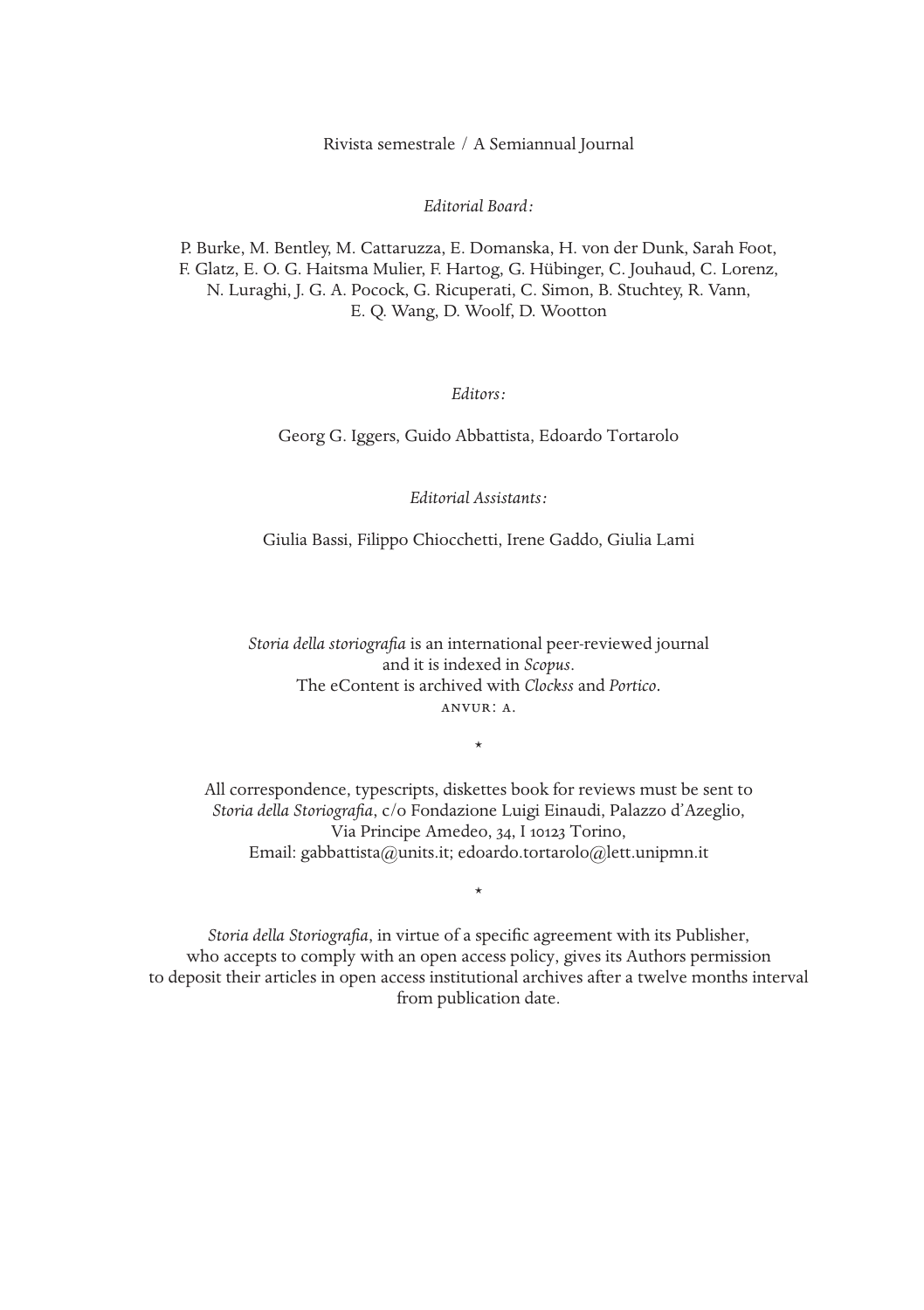# Storia della Storiografia Histoire de l'Historiographie History of Historiography Geschichte der Geschichtsschreibung

Rivista internazionale · Revue internationale International Review · Internationale Zeitschrift

 $68 \cdot 2/2015$ 



Fabrizio Serra editore, Pisa · Roma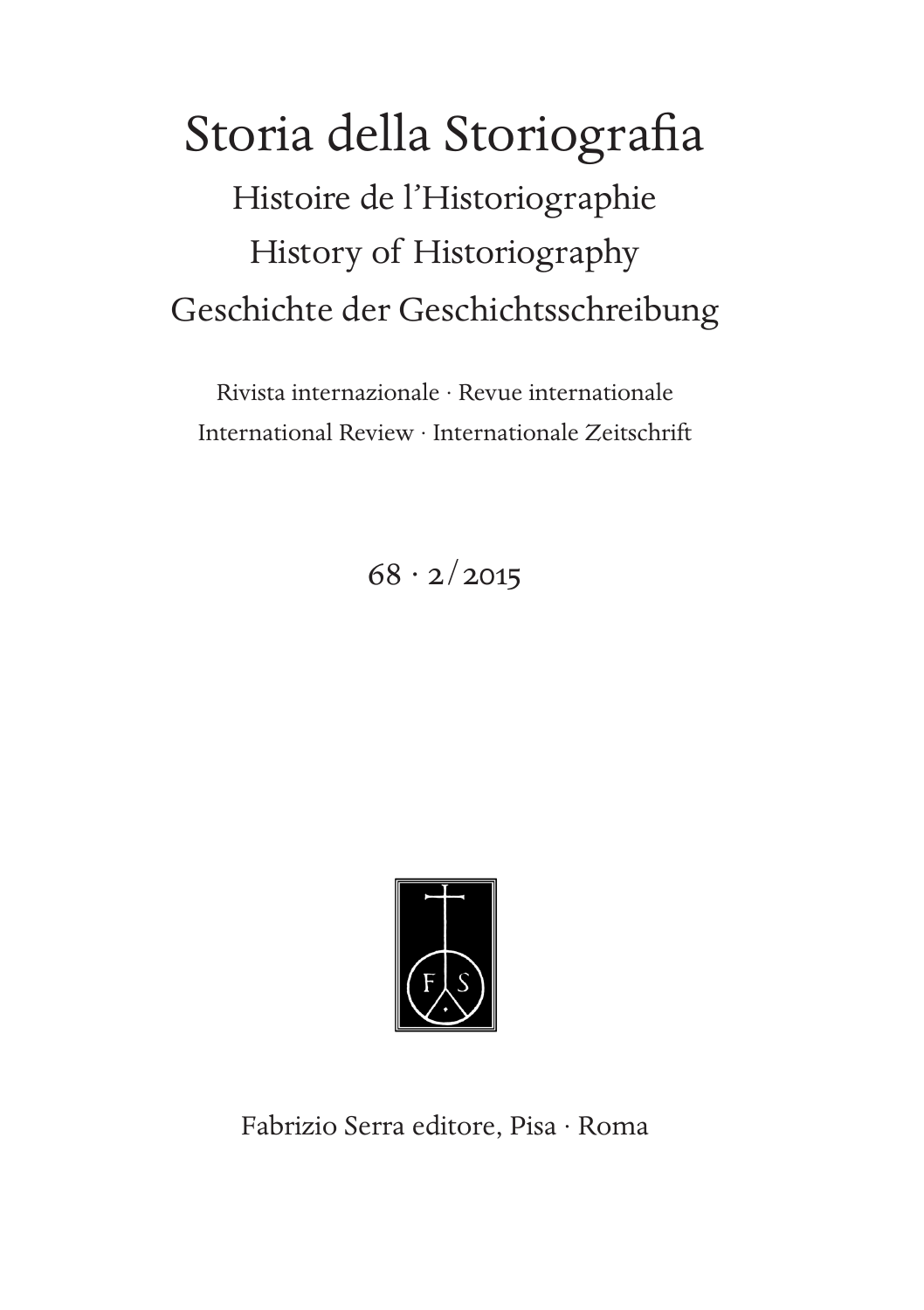Autorizzazione del Tribunale di Milano n. 310 del 26/07/1982

Direttore responsabile: Edoardo Tortarolo

\*

A norma del codice civile italiano, è vietata la riproduzione, totale o parziale (compresi estratti, ecc.), di questa pubblicazione in qualsiasi forma e versione (comprese bozze, ecc.), originale o derivata, e con qualsiasi mezzo a stampa o internet (compresi siti web personali e istituzionali, academia.edu, ecc.), elettronico, digitale, meccanico, per mezzo di fotocopie, pdf, microfilm, film, scanner o altro, senza il permesso scritto della casa editrice.

*Under Italian civil law this publication cannot be reproduced, wholly or in part (included offprints, etc.), in any form (included proofs, etc.), original or derived, or by any means: print, internet (included personal and institutional web sites, academia.edu, etc.), electronic, digital, mechanical, including photocopy, pdf, microfilm, film, scanner or any other medium, without permission in writing from the publisher.*

\*

Proprietà riservata · All rights reserved © Copyright 2016 by *Fabrizio Serra editore*®, Pisa · Roma. *Fabrizio Serra editore* incorporates the Imprints *Accademia editoriale*, *Edizioni dell'Ateneo*, *Fabrizio Serra editore*, *Giardini editori e stampatori in Pisa*, *Gruppo editoriale internazionale* and *Istituti editoriali e poligrafici internazionali*.

> www.libraweb.net Stampato in Italia · Printed in Italy issn 0392-8926 issn elettronico 2281-1141

*Amministrazione e abbonamenti*

Fabrizio Serra editore® Casella postale n. 1, succursale n. 8, I 56123 Pisa, tel. +39 050 542332, fax +39 050 574888, fse@libraweb.net

I prezzi ufficiali di abbonamento cartaceo e *Online* sono consultabili presso il sito Internet della casa editrice www.libraweb.net

> *Print and Online official subscription rates are available at Publisher's web-site www.libraweb.net*

I pagamenti possono essere effettuati tramite versamento su c.c.p. n. 17154550 o tramite carta di credito (*American Express, CartaSi, Eurocard, Mastercard, Visa*)

\*

*Uffici di Pisa:* Via Santa Bibbiana 28, I 56127 Pisa, fse@libraweb.net *Uffici di Roma:* Via Carlo Emanuele I 48, I 00185 Roma, fse.roma@libraweb.net